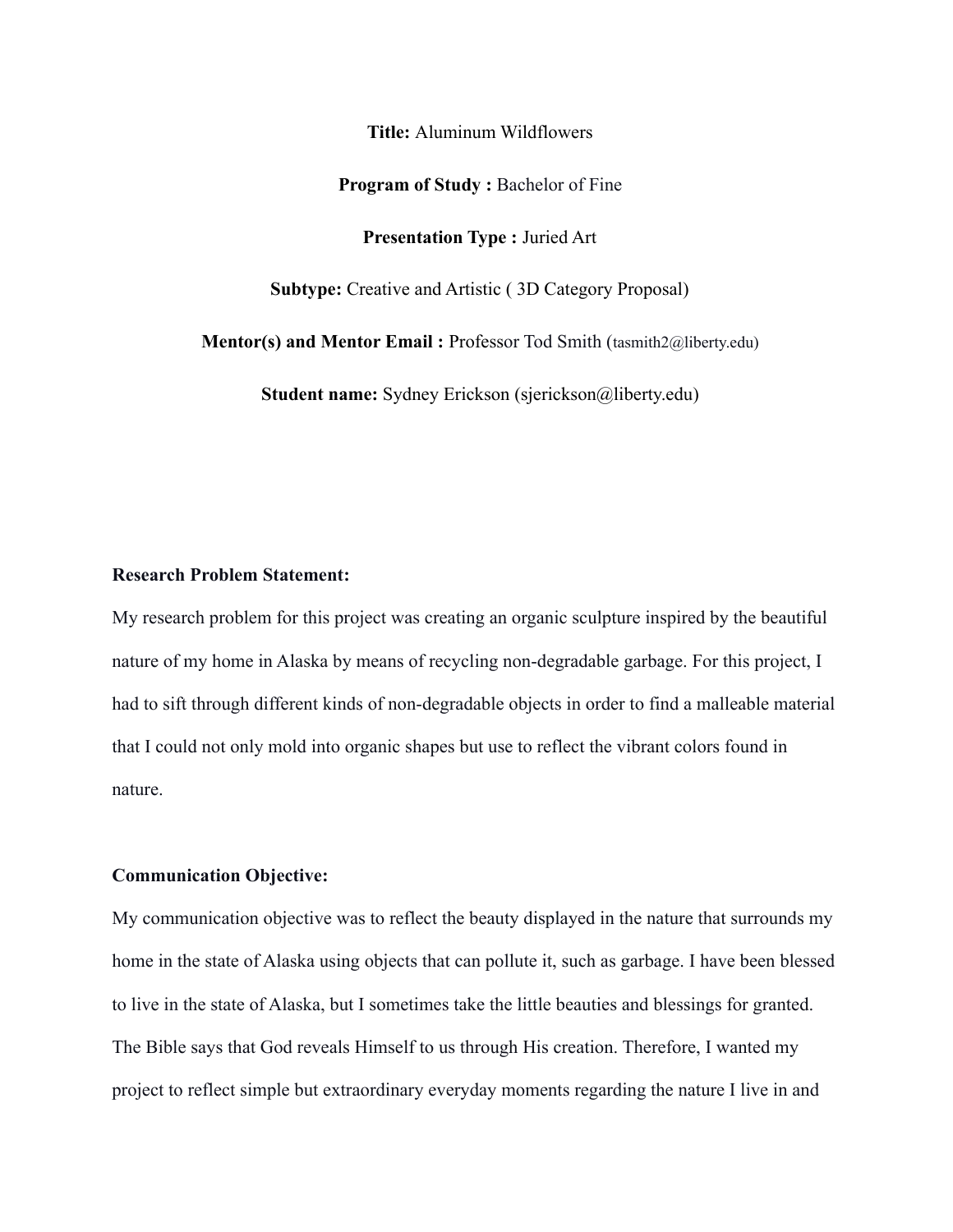that I sometimes forget to thank God for, such as the wild Flowers. Although small and delicate, Alaska wildflowers manage to grow year after year despite harsh winter and extreme temperatures. They grow in the tiny crevices on the sides of rocky mountains and cover the ground with brilliant color. I have always been captivated by the wildflowers that grow around my home and therefore I decided that I wanted them to be the subject of my art project.

#### **Visual Solution:**

Once I had finished the focal point of my project, which were the flowers, I found that the color from the cans was not showing as vibrant as I had hoped. I created a visual solution by painting the base of my project black and then gluing intricate cut pieces of the reflective side of the aluminum cans side by side, similar to a mosaic style. I found that placing the silver reflective side of the cans on the base reflected the color of the flower heads and created a better visual contrast.

## **How it was produced:**

As I was sorting through different kinds of garbage for my project I found that not only did aluminum soda cans provide me with a variety of different colors I could use to represent flowers, but also it provided me with a unique material to bend and mold petals and leaves out of. I created each flower by cutting individual petals out of aluminum, molding them to the desired shape, and then glued them together to form a flower head. I then used glue to attach each head to a metal wire stem connected to a wooden base. The stems are surrounded by organic matter, such as wood and rocks. I then surrounded the remaining base of my sculpture